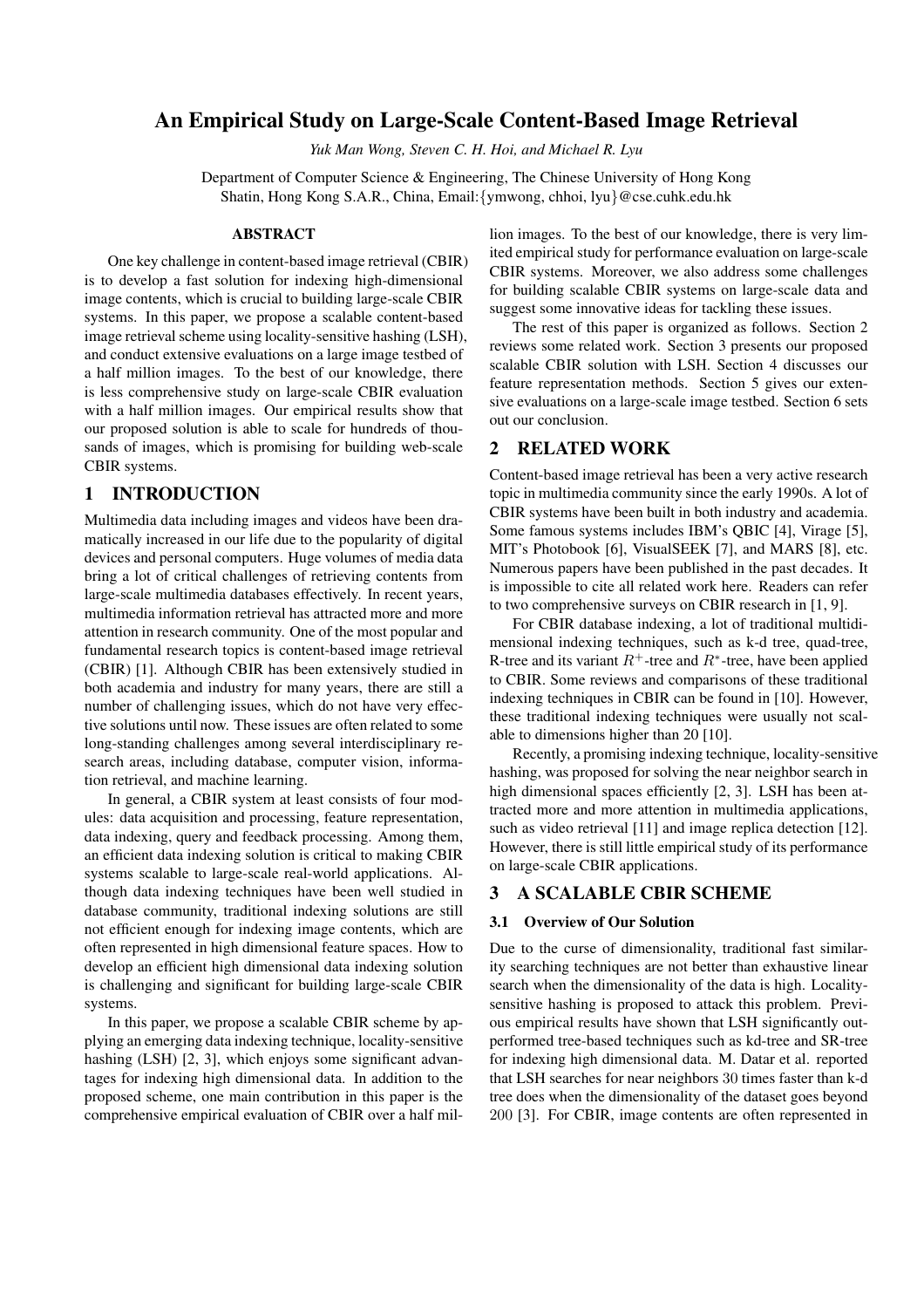high dimensional spaces. Therefore, we suggest to employ LSH for indexing image contents in our CBIR solution.

#### **3.2 Locality-Sensitive Hashing**

As we known, the time complexity of database lookup of a hashing algorithm is *O*(1) on average, which means a database lookup usually takes constant amount of time independent of the size of the database. Thus, hashing algorithm is commonly employed for indexing large-scale database. However, traditional hashing algorithms are never adopted for similarity indexing. This is because traditional hashing algorithms build index for searching identical copy of the query key, but not for searching near neighbors. Locality-sensitive hashing, an emerging new indexing algorithm, is recently proposed to solve high-dimensional near neighbor searching problem in Euclidean space *l*<sup>2</sup> and therefore is very suitable for indexing high dimensional data in CBIR applications.

LSH was first proposed by Indyk & Motwani [2] and further improved in [3]. LSH can answer queries in sublinear time with each near neighbor being reported with a fixed probability. LSH assumes that the probability that two points share the same hash value decreases when the distance between them increases. By using LSH, given a query, we can search its near neighbors very fast simply by computing its hash and examining only the points with which it collides. This enable us to build large-scale scalable CBIR systems.

For building a scalable system, we employ the *E*<sup>2</sup>*LSH* (Exact Euclidean LSH) package  $<sup>1</sup>$ , an implementation of LSH</sup> that solves exact R-near neighbors problem, to build the index of system's database. The exact R-near neighbor problem is formulated that given a query point *q*, each point *p* satisfying  $||p − q||$  < *R* has to be returned with a certain probability. This approach ensures that the K nearest neighbors of any query point can be found at some certain probability. The probability of finding near neighbors can be controlled by two parameters *L* and *k*, where *L* is the number of independently chosen hash functions, and each of these functions is a concatenation of *k* hash functions. Roughly speaking, a larger *k* reduces the chance of hitting data points that are not R-near neighbors while a larger *L* increases the probability of finding all R-near neighbor.

### **3.3 Our Scalable Implementation**

The application of LSH for solving large-scale CBIR is not straightforward. One main problem is that  $E^2LSH$  is a main memory based implementation. It can answer a given query very efficiently. But it requires all the data points and the Rnear neighbor data structures to be stored in the main memory for fast memory access. Therefore, the maximum database size it can handle at the same time is limited by the the amount of free main memory available in the machine. This bottleneck limits its direct application for large-scale database.

To enable our CBIR system scalable to large-scale data,

we propose a multi-partition indexing approach to tackle the above issue. Specifically, we divide the whole database into multiple partitions so that each of them is small enough to be loaded into the main memory. Then we process queries on each partition respectively. The details of our multi-partition indexing and query processing solution are given as follows:

- 1. Divide the database into *n* partitions, where the number of partitions  $n = \lceil \frac{database size}{max.$  partition's size.
- 2. Run  $E^2LSH$  indexing on each of the partitions to create the hash tables;
- 3. Given a query *q*, load the pre-built hash tables *T* of one partition into the main memory;
- 4. Run *E*2*LSH* query on *T* to retrieve top *k* ranking images with respect to *q*;
- 5. Repeat (3) and (4) steps until all partitions are processed.
- 6. Collect the results from all partitions and return top *k* ranking results with respect to the query *q*.

**Remark.** The above solution is able to handle very largescale database without any size limit. However, there are yet some critical issues to apply the above solution for huge webscale applications. One main limitation of the above approach is the disk-access overhead for loading the hash tables into the main memory. When the database size is very large, the diskaccess time will be a critical problem. To tackle this issue, we can consider some parallel solutions, such as cluster machines techniques, to overcome the disk-access overhead and speedup the overall solution in future work.

### **4 FEATURE REPRESENTATION**

Feature representation is a key challenging step for building CBIR systems, which has been widely studied. In our solution, three types of visual features are used: color, shape and texture [13, 14].

For color, we use Grid Color Moment (GCM). Each image is partitioned into  $3 \times 3$  grids and three types of color moments are extracted for each grid. Thus, an 81-dimensional color moment is adopted for color feature.

For shape, we employ an edge direction histogram. A Canny edge detector is used to get the edge image and then the edge direction histogram is computed. Each histogram is quantized into 36 bins of 10 degrees each. An additional bin is used to count the number of pixels without edge information. Hence, a 37-dimensional edge direction histogram is used for shape feature.

For texture, we adopt Gabor feature. Each image is scaled to  $64 \times 64$ . Gabor wavelet transformation is applied on the scaled image with 5 scale levels and 8 orientations, which results in 40 subimages. For each subimage, three moments

<sup>1</sup>http://web.mit.edu/andoni/www/LSH/index.html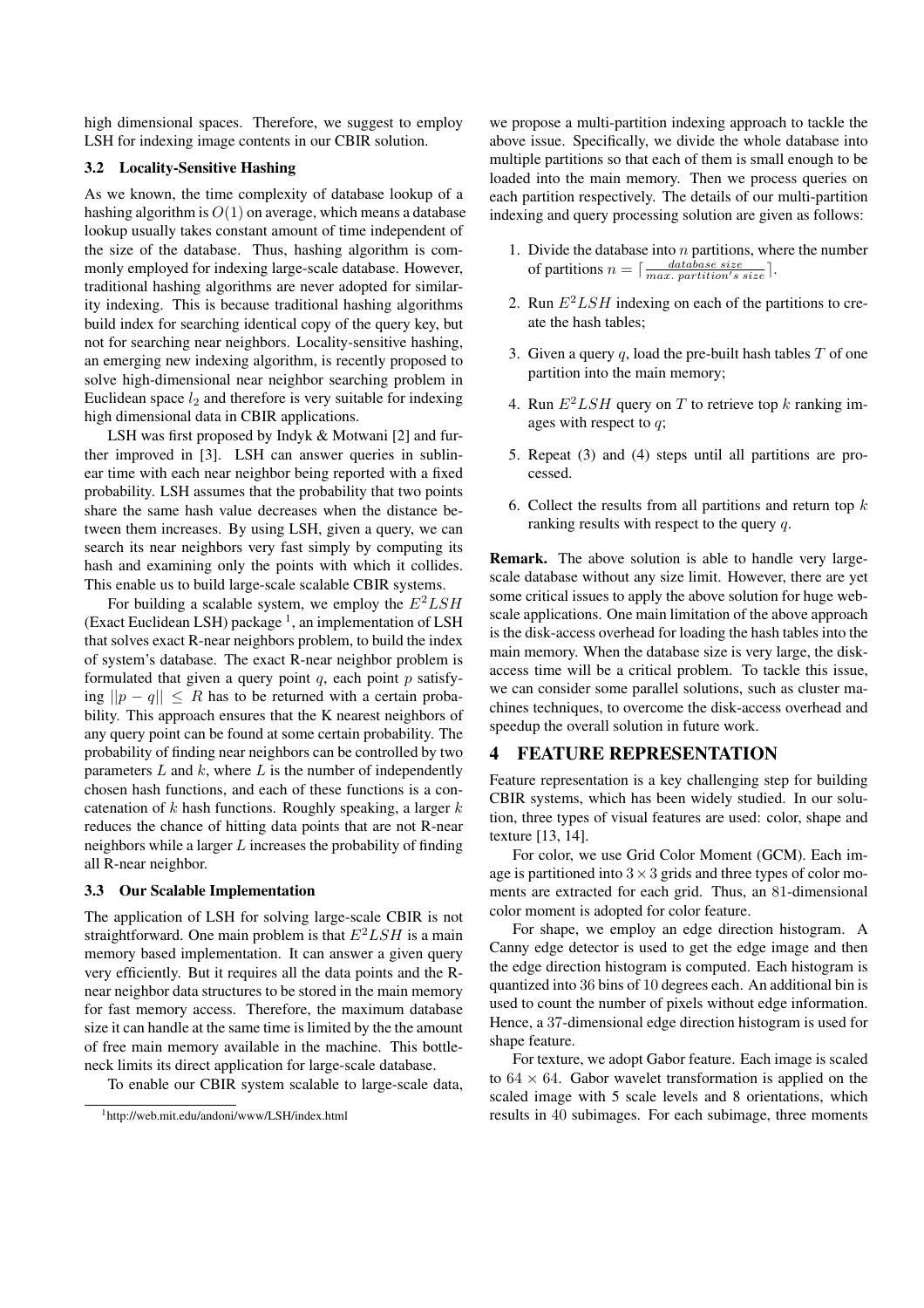are computed: mean, variance, and skewness. Thus, a 120 dimensional feature vector is adopted for texture feature.

In total, a 238-dimensional feature vector is employed to represent each image in our image database.

### **5 EMPIRICAL EVALUATION**

### **5.1 Experimental Testbed**

To examine the scalability of our proposed scheme, we have collected a testbed containing 500,000 images crawled from Web. Further, to enable an objective evaluation automatically, an additional set of 5,000 images from COREL image CDs are engaged as the query set for performance evaluation. This image set contains 50 categories. Each category in the dataset consists of exactly 100 images that are randomly selected from relevant examples in the COREL image CDs. Every category represents a different semantic topic, such as *antique*, *antelope*, *aviation*, *balloon*, *botany*, *butterfly*, *car*, *cat*, *dog*, *firework*, *horse* and *lizard*, etc.

The motivation for selecting the COREL images in semantic categories for evaluation is twofold. First, it allows us to evaluate whether the proposed approach is able to retrieve the images that are not only visually relevant but also semantically similar. Second, it allows us to evaluate the retrieval performance automatically, which will significantly reduce the subjective errors relative to manual evaluations. This evaluation methodology has been widely adopted in previous CBIR research [14].

#### **5.2 Performance Metrics**

We evaluate the retrieval performance of our CBIR system based on two standard performance metrics: *precision* and *recall*. The *precision* is calculated by the ratio of the number of relevant images in the returned images and the total number of returned images, while the *recall* is calculated by the ratio of the number of relevant images in the returned images and the total number of relevant images in the database.

The returned image is judged as the relevant image with respect to a query image if it is one of the 100 COREL images in the database which share the same category with the query image. Since each selected COREL category contains 100 images only, we assume total number of relevant images for each query is equal to 100 in the database. To evaluate the efficiency of our CBIR system, we measure the average CPU time elapsed on a given query.

### **5.3 Experimental Setup**

To choose a query set for performance evaluation, we randomly select 20 images from each of the 50 COREL image categories, and form the query set of 1000 image examples. To evaluate how our CBIR system performs with respect to different database scales, we prepare 10 image databases of different sizes ranging from 50,000 images to 500,000 images. For a database of size *N* contains 5,000 COREL images and *N*-5000 other images selected from our testbed.

Table 1: Time Performance of LSH over ES on different databases

| Size   | $ES$ (ms) | $LSH$ (ms) | CPU Speedup |
|--------|-----------|------------|-------------|
| 50000  | 32.3      | 7.6        | 4.246       |
| 100000 | 64.7      | 14.3       | 4.507       |
| 150000 | 96.9      | 22.8       | 4.244       |
| 200000 | 129.7     | 30.3       | 4.271       |
| 250000 | 160.7     | 37.3       | 4.306       |
| 300000 | 192.9     | 43.6       | 4.417       |
| 350000 | 224.8     | 49.8       | 4.508       |
| 400000 | 256.6     | 55.3       | 4.637       |
| 450000 | 288.4     | 62.4       | 4.617       |
| 500000 | 320.0     | 68.9       | 4.640       |

We employ the techniques described in section 4 to extract the image features (color, shape and texture) of the query and database images, in which each image is represented by a 238-dimensional feature vector.

For each of the 10 databases, we perform two sets of experiments to compare our LSH solution with the traditional methods. One set of the experiments employs our proposed LSH solution with parameters  $L = 550$  and  $k = 34$ , while the other set uses an exhaustive linear search (ES) method based on Euclidean distance similarity measure. In each experiment, we query the database with a set of query images. For each query image, we retrieve the top 20 and top 100 ranking images. The returned ranking images are checked against the ground truth to figure out the relevant images. Based on the number of relevant images, we measure the precision and recall rates. The recall and precision rates for all queries are averaged for final performance comparison. In each experiment, we simulate two rounds of relevance feedback. Relevance feedback is based on a *k*-Near Neighbors approach [14] by re-querying the database with the relevant examples with respect to the given query.

All of our experiments are conducted on a 3.2GHz Intel Pentium 4 PC with 2GB memory running Linux kernel 2.6. All implementations are programmed by C++ language.

### **5.4 Experimental Results**

Fig. 1(a) shows the experimental results of average precision by using LSH and ES respectively in our CBIR system. In this figure, top 20 ranking images are returned for evaluation. The "Query-By-Example" (QBE) curve represents the average precision without any relevance feedback. The "1 round RF" curve represents the average precision when one round of relevance feedback is applied to refine the QBE result. The "2-round RF" curve shows the average precision when another round of relevance feedback is applied to refine the "1-round RF" result. From the figure, we can observe that the results of LSH is very close to the ES results. Their maximal difference is no more than 5% at any database size. Fig.1(b) shows the average recall of our CBIR system using LSH and ES respectively, in which top 100 ranking images are returned for evaluation. From Fig.1(a) and (b), we can